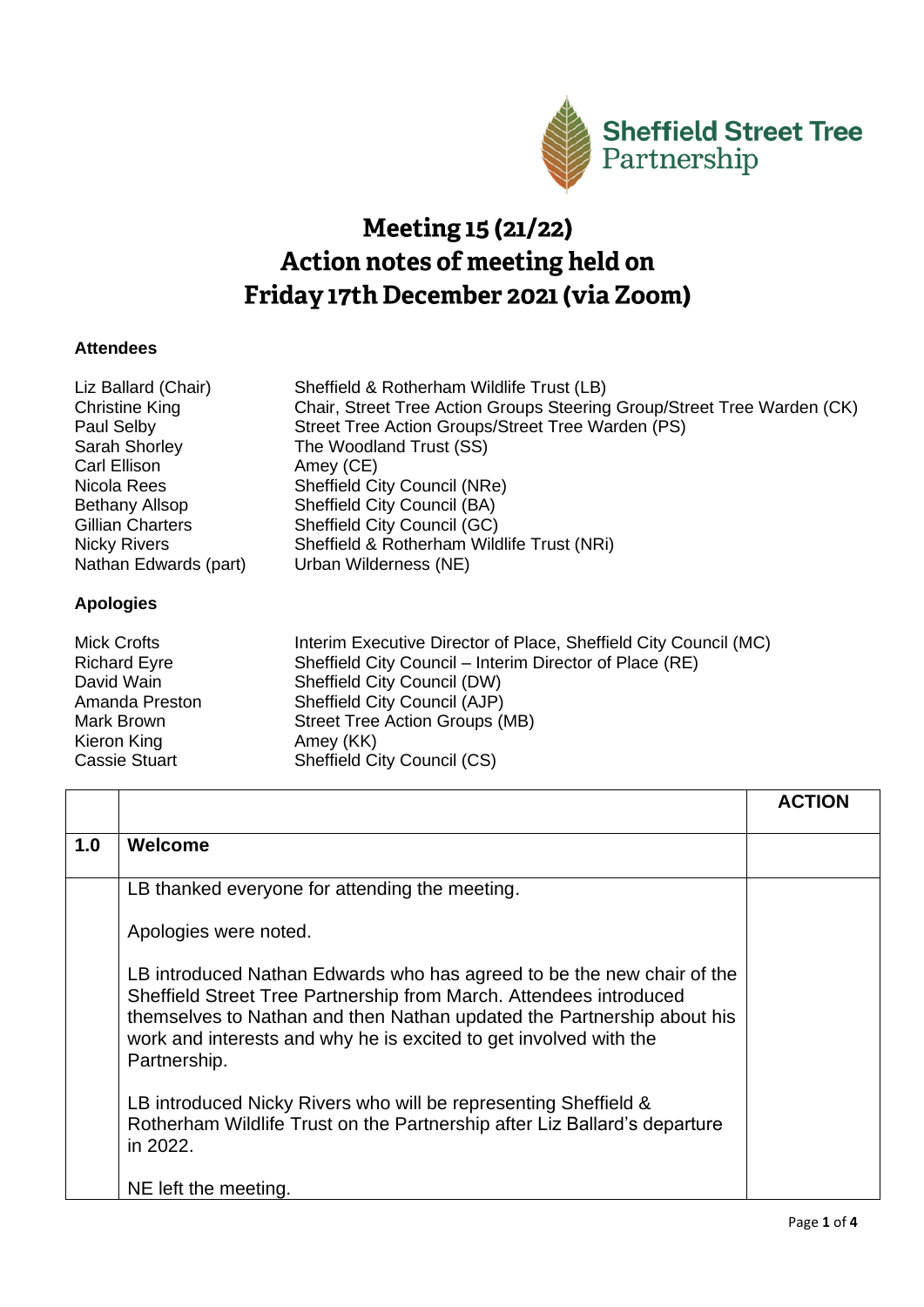| 2.0 | <b>Notes of Last Meeting</b>                                                                                                                                                                                                                                                                                                                                                                                                                                                                                         |               |
|-----|----------------------------------------------------------------------------------------------------------------------------------------------------------------------------------------------------------------------------------------------------------------------------------------------------------------------------------------------------------------------------------------------------------------------------------------------------------------------------------------------------------------------|---------------|
|     | The Partnership agreed that the notes of the meeting on Friday 26 <sup>th</sup><br>November 2021 were a true record. These would be uploaded to the<br>SRWT website.                                                                                                                                                                                                                                                                                                                                                 |               |
|     | PS flagged up that the following action from the notes had not yet been<br>followed up on:                                                                                                                                                                                                                                                                                                                                                                                                                           |               |
|     | DW proposed an amendment to Amey's 5-year tree management<br>strategy where Amey will instead be required to contractually<br>provide data and information to support the Partnership/SSTS. DW<br>asked that the group give suggestions to him on the data they<br>would like to request so he can include it in the revised contract<br>documents.                                                                                                                                                                  |               |
|     | DW will email the Partnership to confirm in writing what he is<br>proposing.                                                                                                                                                                                                                                                                                                                                                                                                                                         |               |
|     | NRe said that she would remind DW that this is outstanding, although it<br>was noted that DW was on leave until January.                                                                                                                                                                                                                                                                                                                                                                                             | <b>NRe/DW</b> |
| 3.0 | Actions/Updates & Decisions - Friday 24th September 2021                                                                                                                                                                                                                                                                                                                                                                                                                                                             |               |
| 3.1 | Update on Core Investment Period (CIP)                                                                                                                                                                                                                                                                                                                                                                                                                                                                               |               |
|     | It was confirmed that the latest version of the CIP spreadsheet is now<br>online. This is a live document and will be updated when more<br>consultations have been completed.                                                                                                                                                                                                                                                                                                                                        |               |
|     | GC informed the group that public consultations where there are road<br>layout changes will start in the new year. The Council are still waiting on<br>the final road layout designs from Amey which they are hoping to receive<br>in early January. The Council and Amey are planning on hosting local<br>engagement sessions using the proposed road layouts in the new year,<br>however Covid-19 may affect this being held in person. It was noted that<br>the consultation may go on until February/March 2022. |               |
|     | LB asked that we pass on thanks to DW for all his hard work in relation to<br>this. GC apologised for the delay with publishing the documents but said<br>that it is so important to make sure that the information is 100% correct<br>before publishing this and this has accounted for the delay.                                                                                                                                                                                                                  |               |
| 3.2 | <b>Local Biodiversity Action Plan (LBAP)</b>                                                                                                                                                                                                                                                                                                                                                                                                                                                                         |               |
|     | DW had emailed the Partnership in advance of the meeting to explain the<br>delay with this. CE informed the group that the document is still with Amey<br>but will be ready in January, ahead of the next Partnership meeting.<br>NR confirmed that SCC would ensure that the Partnership had enough<br>time to comment on the LBAP. DW to circulate the LBAP to the<br>Partnership in January, when this has been received by Sheffield City<br>Council from Amey.                                                  | <b>DW</b>     |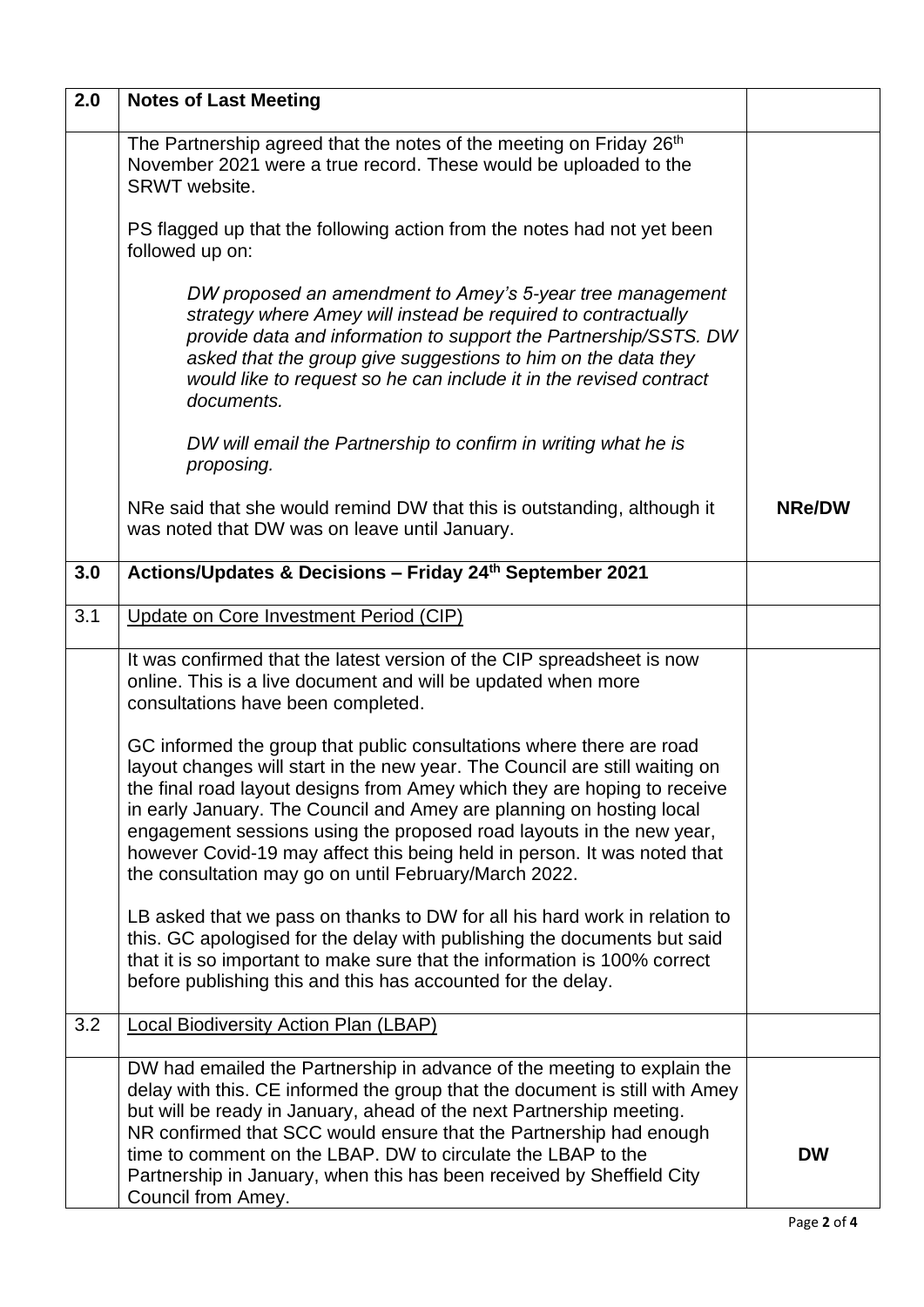| 3.3 | Tree Cities of the World (TCW) Application                                                                                                                                                                                                                                                                                                                                                                                                                                                                                          |               |
|-----|-------------------------------------------------------------------------------------------------------------------------------------------------------------------------------------------------------------------------------------------------------------------------------------------------------------------------------------------------------------------------------------------------------------------------------------------------------------------------------------------------------------------------------------|---------------|
|     | NR and BA updated the group on the TCW application, which is on target<br>to be completed by the deadline of the end of January.                                                                                                                                                                                                                                                                                                                                                                                                    |               |
|     | Liz asked whether the application needed to come to the Partnership for<br>'sign off'. Partners agreed they would like to see the application before it<br>was submitted. NRe explained that the application for TCW status is<br>required to be made by the Council, rather than the Partnership. However,<br>when the application has been finalised NRe will share the information on<br>the application portal with the Partnership so that members can view the<br>application before it is sent off                           | <b>NRe</b>    |
|     | NRe and BA faced some initial issues with completing the application as<br>the Council is unable to disclose certain financial information on street<br>trees due to the contract with Amey, however the Arbor Foundation has<br>confirmed that we are still able to apply, and we have agreed a way<br>around this issue with them.                                                                                                                                                                                                |               |
|     | The application also asked for details of an annual celebration of trees<br>event that had been hosted in the past year, however Sheffield's Tree<br>Festival was unfortunately cancelled in 2021 due to Covid-19 restrictions.<br>NRe and BA have instead decided to refer to the 2020 Tree Festival in the<br>application, explaining how Covid-19 prevented it from being held this<br>year, but supplementing the application with information on a variety of<br>other tree celebrations/events that happened during the year. |               |
|     | SS to send NRe and BA information on the Emergency Tree Fund to<br>supplement this element of the application.                                                                                                                                                                                                                                                                                                                                                                                                                      | <b>SS</b>     |
| 4.0 | <b>Updates</b>                                                                                                                                                                                                                                                                                                                                                                                                                                                                                                                      |               |
| 4.1 | <b>Trees Outside Forests (TOF) audit</b>                                                                                                                                                                                                                                                                                                                                                                                                                                                                                            |               |
|     | NRe updated the group that the independent TOF audit was successful.<br>The Opportunities for Improvement document from the audit has been<br>circulated to the Partnership via email.                                                                                                                                                                                                                                                                                                                                              |               |
|     | LB thanked Amey and the Council for their work on the audit, the<br>suggestions for improvement will be picked up in the next planning<br>session.                                                                                                                                                                                                                                                                                                                                                                                  |               |
|     | Comms on this will be picked up in the new year. Programme for the<br>Endorsement of Forest Certification (PEFC) are also interested in<br>capitalising on this due to it being a pilot scheme. NRe/CS to ensure that<br>the Partnership is involved in the press release.                                                                                                                                                                                                                                                          | <b>NRe/CS</b> |
| 4.2 | <b>Third Party Compensation</b>                                                                                                                                                                                                                                                                                                                                                                                                                                                                                                     |               |
|     | GC updated the group on the Council and Amey's current position on<br>Third Party Compensation. GC is in discussions with Information<br>Management and Legal teams in the Council, but a decision has not yet<br>been made.                                                                                                                                                                                                                                                                                                        |               |
|     | GC agreed to circulate a written update regarding the Council's position<br>on this ahead of the next Partnership meeting, which is on 28 <sup>th</sup> January.                                                                                                                                                                                                                                                                                                                                                                    | <b>GC</b>     |